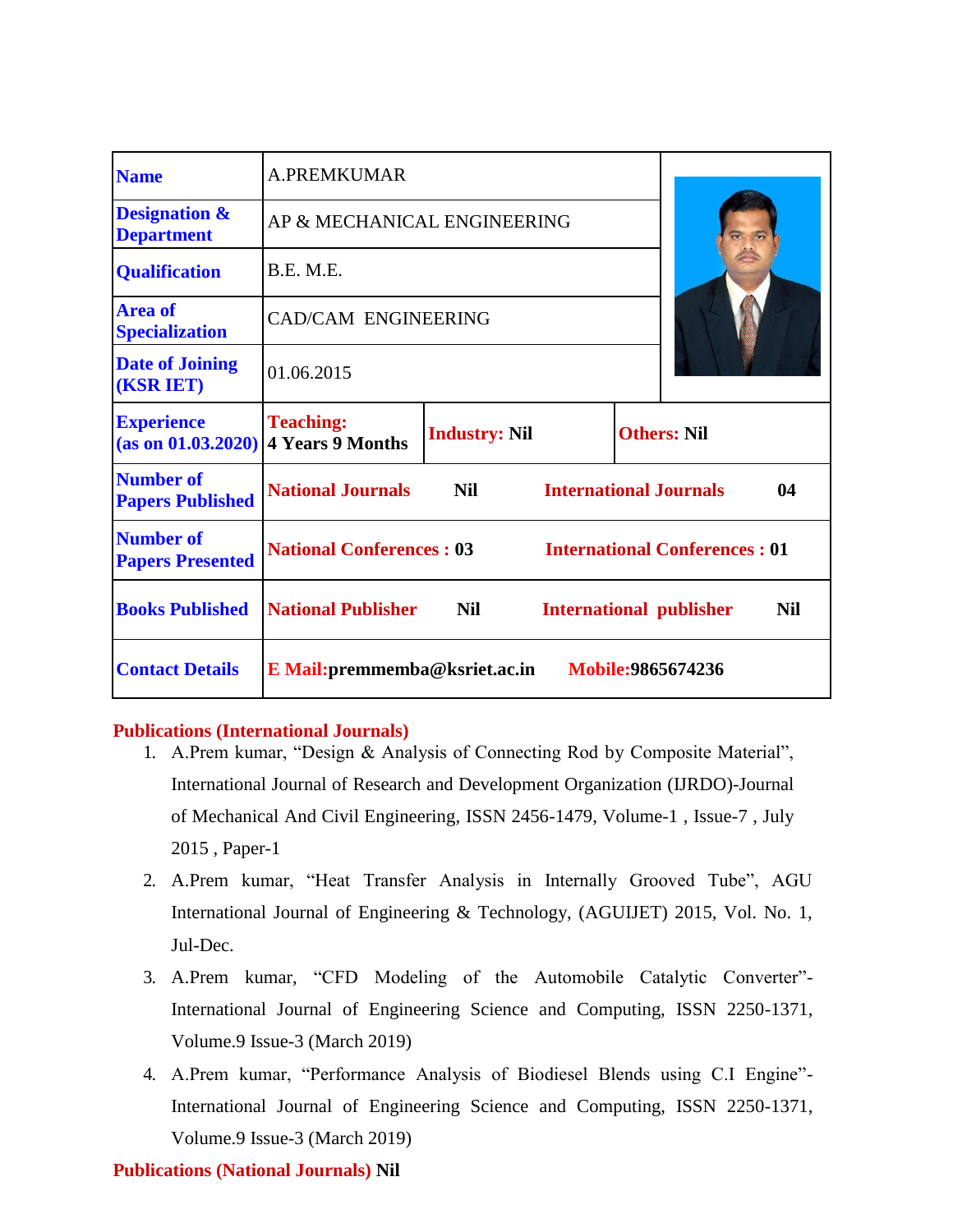#### **Publications (International Conferences)**

1. A.Prem kumar "Design and Analysis of Connecting Rod By Composite Material" at Surya Engineering College, Erode, 4&5<sup>th</sup> March 2015

#### **Publications (National Conferences)**

- 1. Presented a paper on "Design and Analysis of Connecting Rod By Composite Material" at Nandha Engineering College, Erode, 31<sup>st</sup> March 2015
- 2. Presented a paper on "CFD Modeling of the Automobile Catalytic Converter" at M.Kumarasamy College of Engineering, Karur, 15<sup>th</sup> March 2019
- 3. Presented a paper on "Performance Analysis of Biodiesel Blends using C.I Engine" at Nandha College of Technology, Erode,  $16<sup>th</sup>$  March 2019

## **Books /Instruction materials/monograms published**

| S.No | <b>Title of the Book</b> | <b>Author(s)</b> | <b>Name &amp; Address of</b><br>the Publisher | <b>Year of</b><br><b>Publishing</b> |
|------|--------------------------|------------------|-----------------------------------------------|-------------------------------------|
|      | Nil                      | Nil              | Nil                                           | Nil                                 |

#### **Funded Research Projects**

| S.No | <b>Title of the Project</b> | <b>Name of the Funding</b><br><b>Agency</b> | <b>Amount</b><br><b>Sanctioned</b><br>(Rs.) | <b>Role</b> |
|------|-----------------------------|---------------------------------------------|---------------------------------------------|-------------|
|      | Nil                         | Nil                                         | Nil                                         | Nil         |

#### **Funded Programmes Organized (Seminar/Conference/Workshop/FDP/STTP/Other)**

|               | <b>Date</b>     |     |                      | <b>Funding agency and</b> |  |
|---------------|-----------------|-----|----------------------|---------------------------|--|
| <b>S. No.</b> | <b>From</b>     | To  | <b>Topic / Title</b> | <b>Amount Sanctioned</b>  |  |
| Ī.            | N <sub>il</sub> | Nil | Nil                  | Nil                       |  |